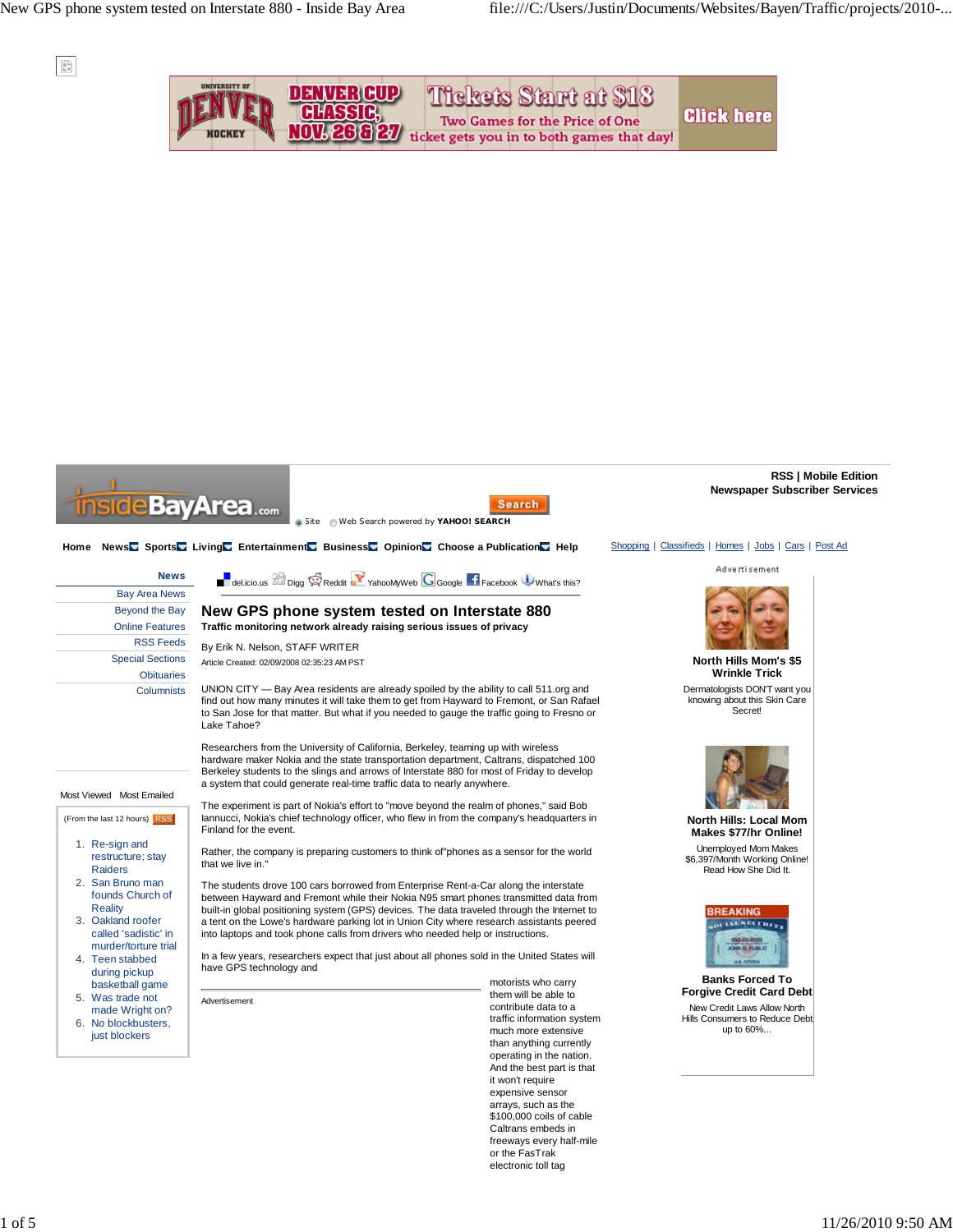readers the Metropolitan Transportation Commission's 511 system uses to currently monitor traffic congestion in the Bay Area. The existing systems "are expensive to deploy, they are expensive to maintain and they only cover a limited area of roadway," said Alexandre Bayen, the assistant professor of civil and environmental engineering who ran the experiment. The new phone system, like the FasTrak transponder-based system now in use, raises serious issues of privacy , said Lauren Weinstein, founder of the Woodland Hills-based Privacy Forum. "I'm not saying you shouldn't do something like this, I'm saying people need to be informed about what's done with the data," Weinstein said, "You need to ask if its being collected and how long is it going to be archived." Some motorists have click here

been suspicious of how they might be tracked with FasTrak tags, suspicions that were confirmed last June when records requested by MediaNews showed that the Metropolitan **Transportation** Commission released electronic toll payers'

bridge crossing records in civil court proceedings.

"This same technology," Weinstein warned, "with nothing but a policy decision, could be

used in the same way as red light cameras. Bayen agreed that privacy is paramount, saying that the new system would scramble the

actual identification numbers of cell phones and once a vehicle's progress was recorded, that bit of information would be discarded. "From a privacy standpoint, the less information given, the better," he said. "Cell phone users will have the option to turn off the service if they don't want to use it or they don't

Even so, Weinstein said users of the system need to be informed that a judge's order could well force the purveyors of the traffic information to alter those protections and start collecting more specific data on wireless users.

## **Print** Email **Return to Top**

| Comments                                                                                                    |  |
|-------------------------------------------------------------------------------------------------------------|--|
| Please keep your comments respectful of others by avoiding name-calling and other inappropriate<br>remarks. |  |
| FAQ: About article commenting                                                                               |  |

Recent Comments

want their data sent.

Post Your Comment

 **CARS RENTALS JOBS HOMES**

Đ

Every child deserves to

climb higher,

walk farther,

live longer.

Parent Project<br>Muscular Dystrophy

TopListings

breathe deeper,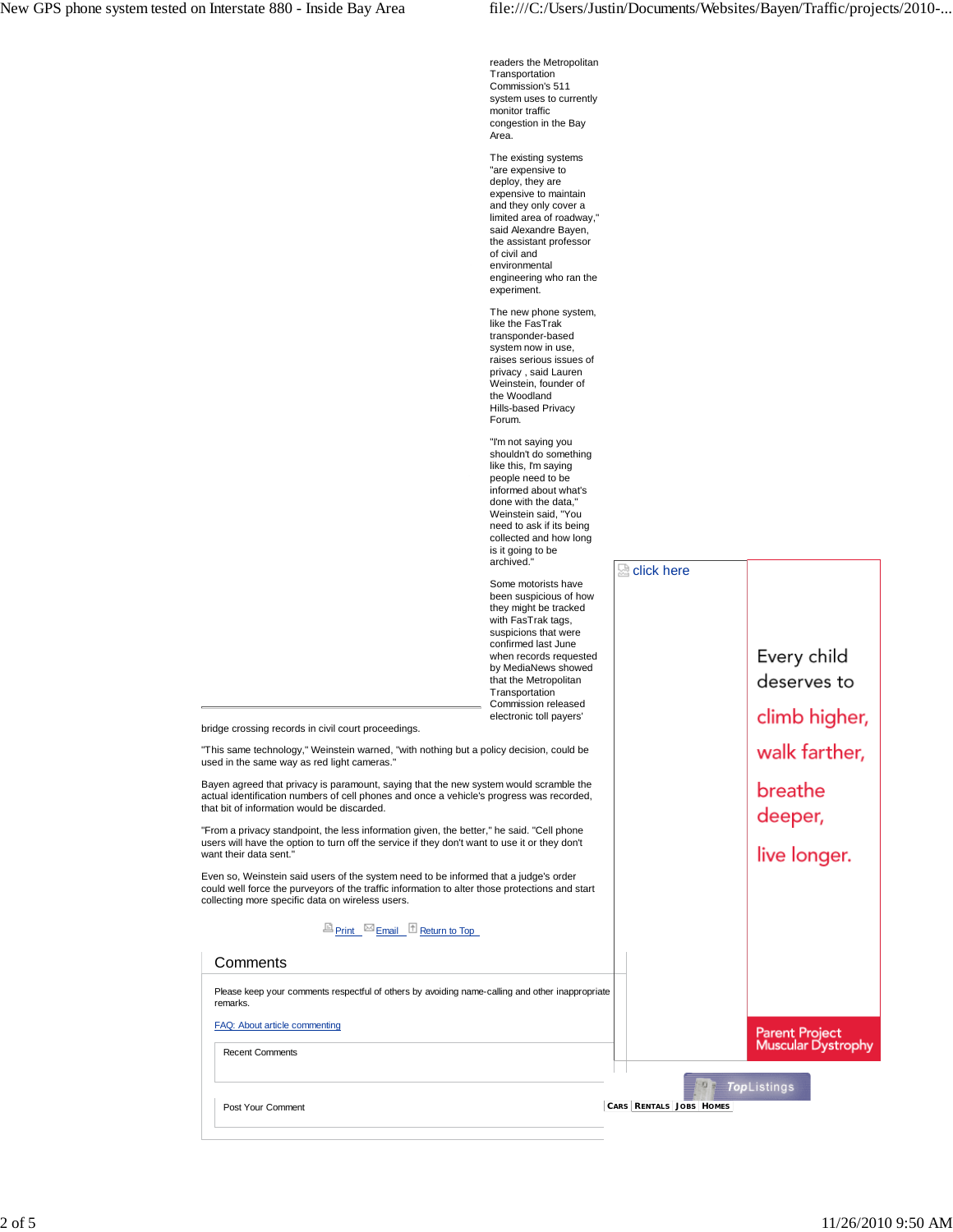| Ford (Cars)                                     |
|-------------------------------------------------|
| <b>Click for Details</b>                        |
| Plymouth 1996 Neon (Cars)                       |
| 7572290410                                      |
| Mercedes 2005 C230 Sport (Cars)                 |
| Click for Details                               |
| Chevrolet : 87 Caprice (Cars)                   |
| <b>Click for Details</b>                        |
| GMC 1993 VANDURA (Cars)                         |
| <b>Click for Details</b>                        |
| RANGER1996COMANCACMOUNTED175EFIMERCURYOU (Cars) |
| Click for Details                               |
| Dodge 2006 Dakota SLT Club Cab (Cars)           |
| <b>Click for Details</b>                        |
| GMC1995JIMMYRUNSGOODALREADYSMOGGED250051 (Cars) |
| <b>Click for Details</b>                        |
| <b>ALL LISTINGS</b>                             |

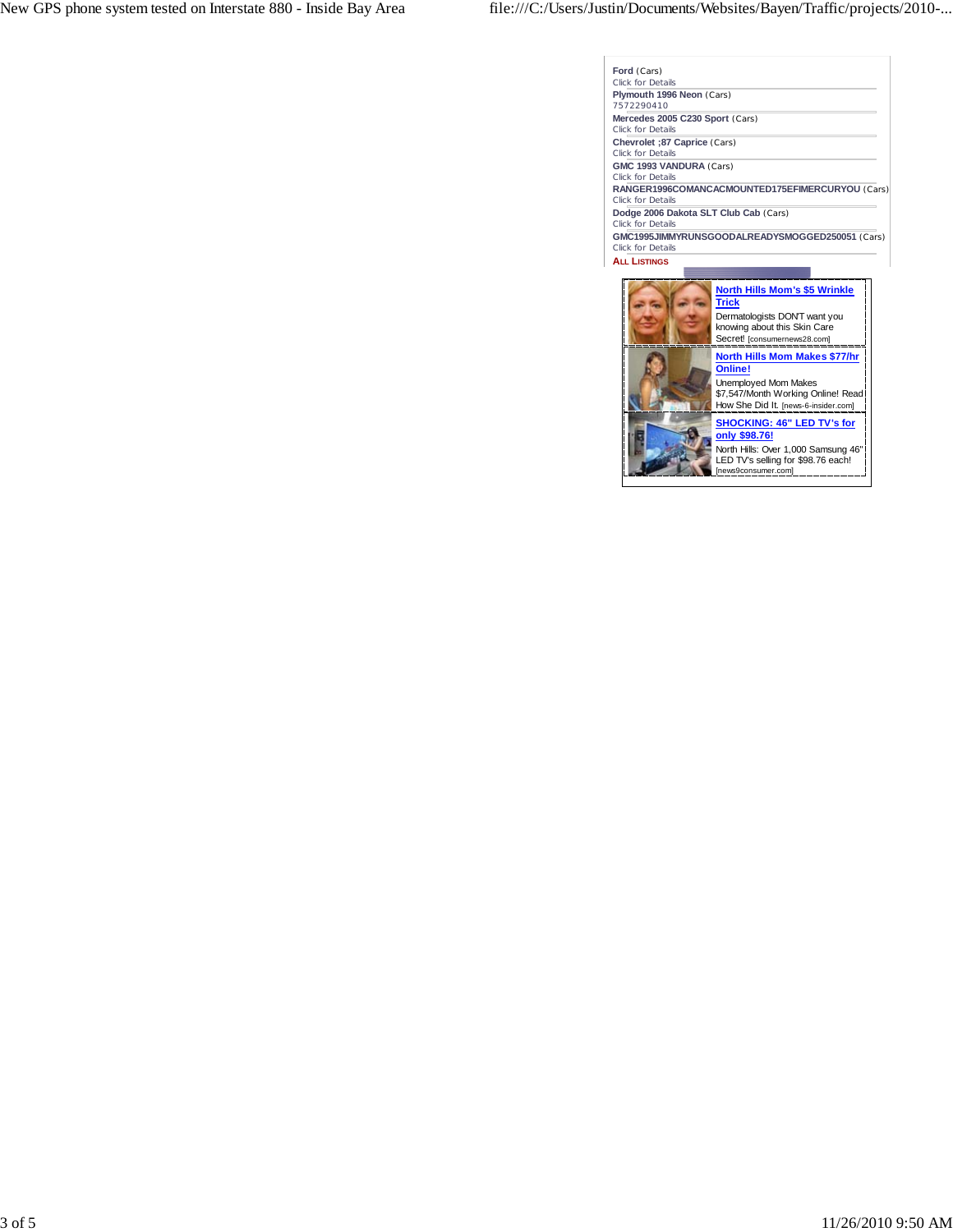

Choose Greater Newport Physicians<br>• Access to #1 rated Hoag Hospitals<br>• The most from your HMO coverage<br>• Get the most from your HMO coverage<br>CHL most from your HMO coverage Call us today: 1-888-302-9579





© 2000-2008 ANG Newspapers | Privacy Policy | Contact Us | Help | About Bay Area News Group